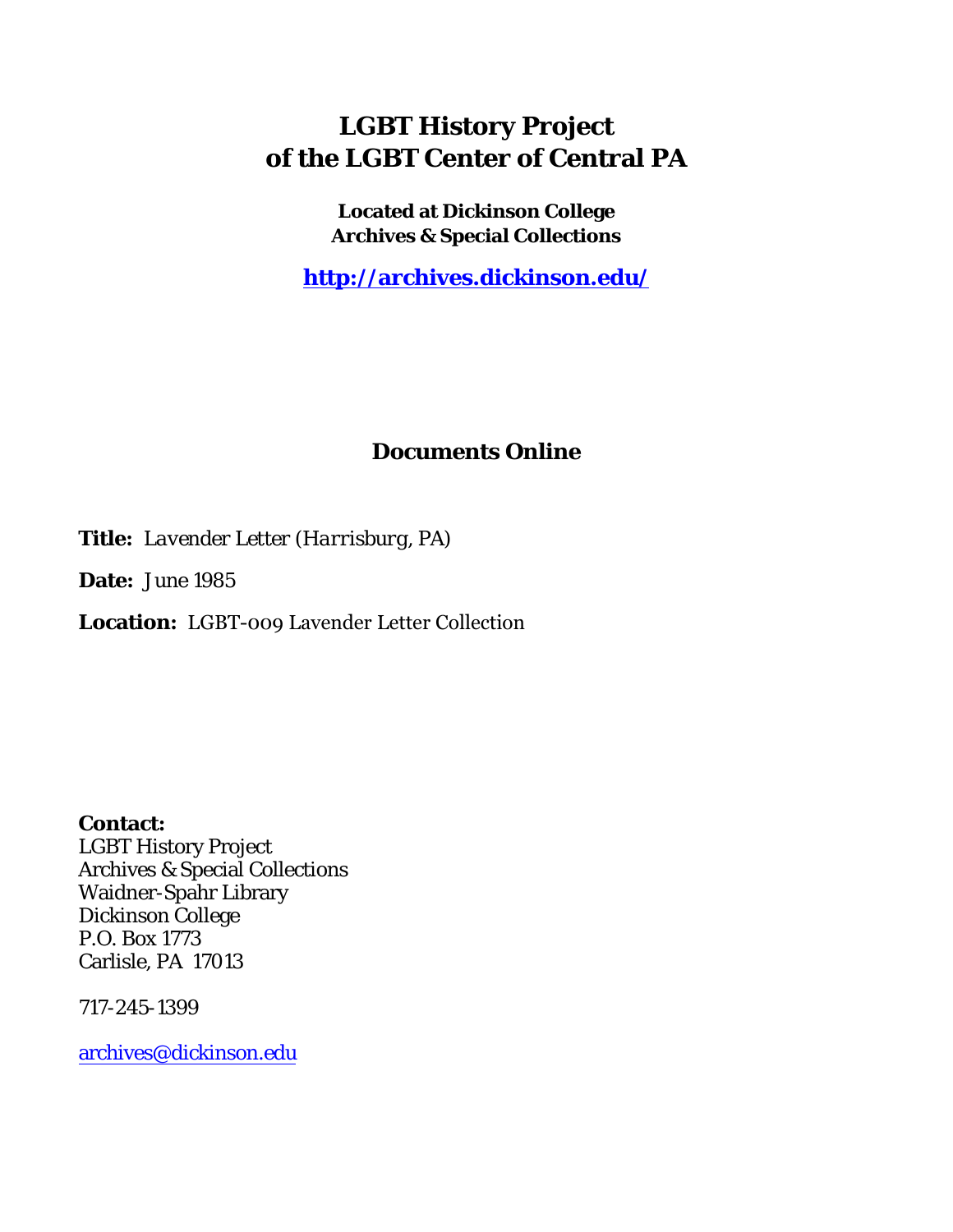Vol. 3 Number 6<br>Lesbian Women in the Central Pennsylvania area. 700 1985 A Calendar of Events for Lavender Letter

Nemorial Service First United Methodist Church, oas and Susquehanna Sts., <sup>Pbg</sup>. A reception will follow the service. All are welcome. are being accepted by Pennsmen. Monies received will be sent in Gary's memory to FOCUS---an inter-faith AIDS ministry Pennsmen's address is Federal Square Station,  $\Gamma$ .O.  $\sqrt{3}$ ox 401, Hb $\sigma$ ., Pa. 1710<sup>0</sup>.

THURSDAY, JUNE 6 - SUNDAY, JUNE 9...Gay, Lesbian and Christian at Kirkridge in Bangor, Pa. Considering sexuality and homosexuality in the context of Christian faith; integrating lifestyle and faith; ministries with gay people; developing spiritual resources to deal with oppression; achieving human rights for gay/lesbian people in church and society. Includes, presentations, caucuses,

small group sharing, workshops, worship, singing and celebration. Designed for gays, lesbians, their families and friends, and others who minister in their support. Thursday 7PM dinner through in their support. Thursday in more info. or registration write Kirkridge, R.D. #3, Bangor, Pa.,

18013.<br>
SATURDAY, JUNE 8, 9:30 AM-4:30 FM...Feminist<br>
Integrity for wellness is sponsoring a workshop designed for women who are struggling with issues of compulsive eating and dieting disorders, or who are interested in establishing a more loving, accepting relationship with their bodies and selves. Topics include tody Ownership, Coping for life, Fat Oppression, Female Socialization as well as specific skills and tools for determining hunger, choosing precisely and giving' ourselves permission to eat what we want when we want it. Limited to <sup>15</sup> women, pre-registration is required. Fee: 30. For more information call 234-1261. York

Area.<br>SATURDAY, JUNE 8 - 8:00 AM...NATIONAL NOW ,<br>March and Rally on U.S. Catholic Conference; of Fishops in Washington, D.C. Action to protest Popes and Vaticans roll against abortion and tirth control in U.S. Fusses leaving locally <sup>P</sup> AM from Slate Fill Road, Exit off 15 S by Lower Allen Elementary School.  $\frac{3}{7}$ . For information and to<br>reserve seat call Janice at  $545-2645$ ,

SUNDAY, JUT: 9 - 3 PM... MOC of the Spirit SUNDAY, JUMB 9 - 3 PM... MCC of the Spirit nator. Come welcome -ucky "illiams-Hooker as MCC Harrisburg's new pastor. Note the new time Friends Meeting House, 6th £ Herr Sts., Harrisburg.

 $J$ U'  $I$ <sup>4</sup> - 7 Fl. The film Consent-<br>ts will be shown at the Unitarian Franklin Street, **FRIDAY, JULL 14 - 7 FM.**<br>ing Adults will be shown Universalist Church, 416 Reading. Sponsored by Lambda Alive and Parents and Friends of Lesbians and Cays, donations will be accepted at the door to help defray the cost of the "Cay Helpline".

Gary Norton SATURDAY, JUNF 15 - 9:30 AM-4:30 PM... Harrisburg<br>mited Methodist Vorkshop for women struggling with issues of compuslive eating See June 8.... SATURDAY, JUNE 15 JUNE 15-•.lambda Alive outdoors

> R 1

> > \*

will be canoeing. 374-3OOO for more information. . Call the Helpline at

SUNDAY, JUNE 16 - 3 FM. . . MCC of the Spirit ^Worship Service. Friends Meeting House, 6th & Herr Sts.,'Harrisburv. <sup>A</sup> picnic fol lows.

 $\overline{SUNDAY}$ , JUNE 16 - 4 PM...A vicnic with MCC following the 3PM worship service. Iocation to be announced at MCC services.

SUNDAY, JUNE 16 - 7:30 AM...Dusk Dignity Trash and Treasure Sales at Harrisburg Flea Market. (Women's Concern Committee)

MONDAY, JUNE 17 - 7:30 PM...Social Support<br>Froup meets in the York Area. A good opportunity to meet people and to enjoy good conversation. Call 843-9142 for location.

WEDNESDAY, JUNE 19 - 7:30 I.... . Lavender Letter Meeting. Call 232-7144 for more information.

SATURDAY, JUNE 22 - 7:30 IM. .. MCC sponsored game night. Call 737-6644 for location or other information.

**JURE 22 & 23,**

## SISTERFIRE *SISTERFIRE* 'See ad on back.....

SUNDA<sup>v</sup>, JUNF\_23 . . Lambda Alive Outdoors sponsored volleyball. For more informa-SUNDAY, JUNE 23 ...<br>sponsored volleybal<br>tion call 374-3000.

SUNDAY, JUNE 23 - 3 PM...MOC Harrisburg<br>Vorship Service. Friends Meeting House,<br>6th & Herr Sts., Harrisburg.

WEDNESDAY, JUNE 26 - 6 PM...... WEDNESDAY, JUNE 26 - 6 PM...Dignity<br>sponsored picnic at Fort Hunter in HEC. Ering some goodies and a friend or come and meet someone new.

SUNDAY, JUNE 30 - 3 PM. .. MOG of the Spirit Worship Service. Friends 6th ? Herr Sts., Harrisbur~. Meeting "ouse,

SUNDAY, JUNE 30 - 7 AM-MIDNICHT... Dighity sponsored bus trip to New York City, lesbian Gay Pride March. Cost \*20. For reservation call 233-5135.

COMING IN THE FAIL...The first Tomens\* Lesbian Fun (un. Frizes, Tarty and Shirts. Start Training Now!

 $(ovar)$ 

WE WANT YOU TO SEND IN THIS COUPON ONCE, SO YOU WILL BE SURE TO RECEIVE THE LAVENDER LETTER EACH MONTH. TO ASSURE TO RECEIVE THE **CHARLIST WILL ARRIVE IN** AN UNMARKED SECURITY ASSURE YOUR FRIVACT, IT WILL AIRLIVE IN AN UNITARY (300 CAN'T) WOULD HELP COVER POSTAGE & PRINTING FOR THE YEAR.

PLEASE SEND CHECKS IN THE NAME OF "CASH". THANKS!